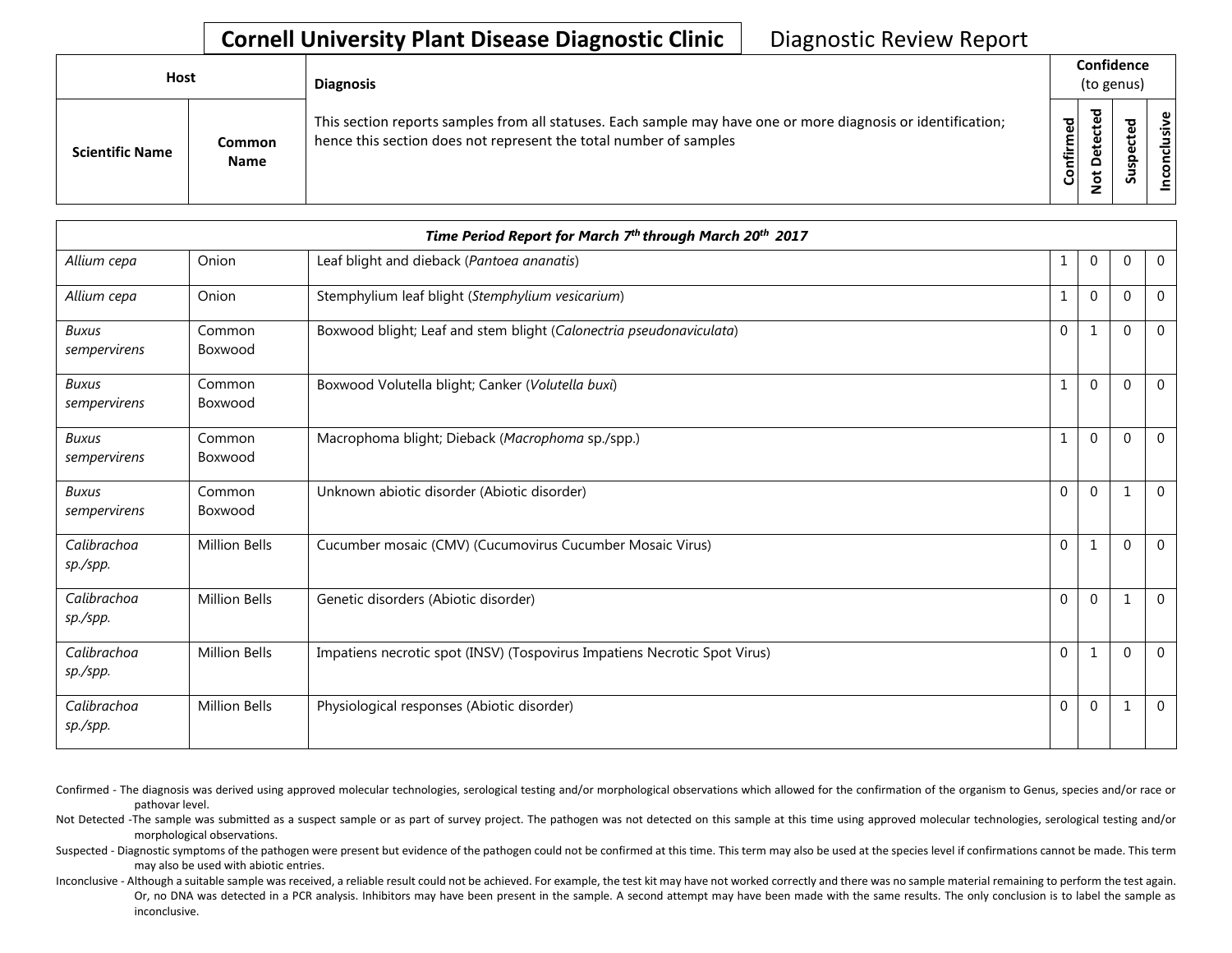## **Cornell University Plant Disease Diagnostic Clinic** | Diagnostic Review Report

| Host                   |                       | <b>Diagnosis</b>                                                                                                                                                                   |           | Confidence<br>(to genus) |   |        |
|------------------------|-----------------------|------------------------------------------------------------------------------------------------------------------------------------------------------------------------------------|-----------|--------------------------|---|--------|
| <b>Scientific Name</b> | Common<br><b>Name</b> | This section reports samples from all statuses. Each sample may have one or more diagnosis or identification;<br>hence this section does not represent the total number of samples | Confirmed | ᇃ<br>Φ<br>$\Omega$<br>ى  | ທ | ω<br>ġ |

| Calibrachoa<br>sp./spp. | <b>Million Bells</b>                | Potyvirus Group (Potyvirus sp./spp.)                              | 0            | 1              | $\Omega$     | $\mathbf{0}$   |
|-------------------------|-------------------------------------|-------------------------------------------------------------------|--------------|----------------|--------------|----------------|
| Calibrachoa<br>sp./spp. | Million Bells                       | Tobacco mosaic (TMV) (Tobamovirus Tobacco Mosaic Virus)           | $\mathbf{0}$ | $\mathbf{1}$   | $\Omega$     | $\overline{0}$ |
| Calibrachoa<br>sp./spp. | <b>Million Bells</b>                | Tomato spotted wilt (TSWV) (Tospovirus Tomato Spotted Wilt Virus) | $\mathbf 0$  | 1              | $\Omega$     | $\mathbf 0$    |
| Gardenia<br>jasminoides | Common<br>Gardenia; cape<br>jasmine | High soil moisture (Abiotic disorder)                             | $\mathbf 0$  | $\mathbf 0$    | 1            | $\Omega$       |
| Gardenia<br>jasminoides | Common<br>Gardenia; cape<br>jasmine | Root damage (Abiotic disorder)                                    | $\mathbf 1$  | $\overline{0}$ | $\mathbf{0}$ | $\mathbf{0}$   |
| Gardenia<br>jasminoides | Common<br>Gardenia; cape<br>jasmine | Unidentified insect (Unidentified Insect)                         | 1            | $\overline{0}$ | $\Omega$     | $\Omega$       |
| Microbiota<br>decussata | Siberian<br>Cypress                 | Botryosphaeria canker; Dieback (Diplodia mutila)                  | $\mathbf{1}$ | $\mathbf{0}$   | $\mathbf 0$  | $\mathbf 0$    |
| Microbiota<br>decussata | Siberian<br>Cypress                 | Deer damage (Abiotic disorder)                                    | $\mathbf{0}$ | $\mathbf 0$    | 1            | $\mathbf{0}$   |
| Picea sp./spp.          | Spruce                              | Rhizosphaera needle cast (Rhizosphaera kalkhoffü)                 | $\mathbf 1$  | $\mathbf 0$    | $\mathbf 0$  | $\mathbf 0$    |
| Picea sp./spp.          | Spruce                              | Unspecified pathology (Stigmina sp./spp.)                         | 1            | $\mathbf{0}$   | $\mathbf{0}$ | $\mathbf 0$    |

Confirmed - The diagnosis was derived using approved molecular technologies, serological testing and/or morphological observations which allowed for the confirmation of the organism to Genus, species and/or race or pathovar level.

Not Detected -The sample was submitted as a suspect sample or as part of survey project. The pathogen was not detected on this sample at this time using approved molecular technologies, serological testing and/or morphological observations.

Suspected - Diagnostic symptoms of the pathogen were present but evidence of the pathogen could not be confirmed at this time. This term may also be used at the species level if confirmations cannot be made. This term may also be used with abiotic entries.

Inconclusive - Although a suitable sample was received, a reliable result could not be achieved. For example, the test kit may have not worked correctly and there was no sample material remaining to perform the test again. Or, no DNA was detected in a PCR analysis. Inhibitors may have been present in the sample. A second attempt may have been made with the same results. The only conclusion is to label the sample as inconclusive.